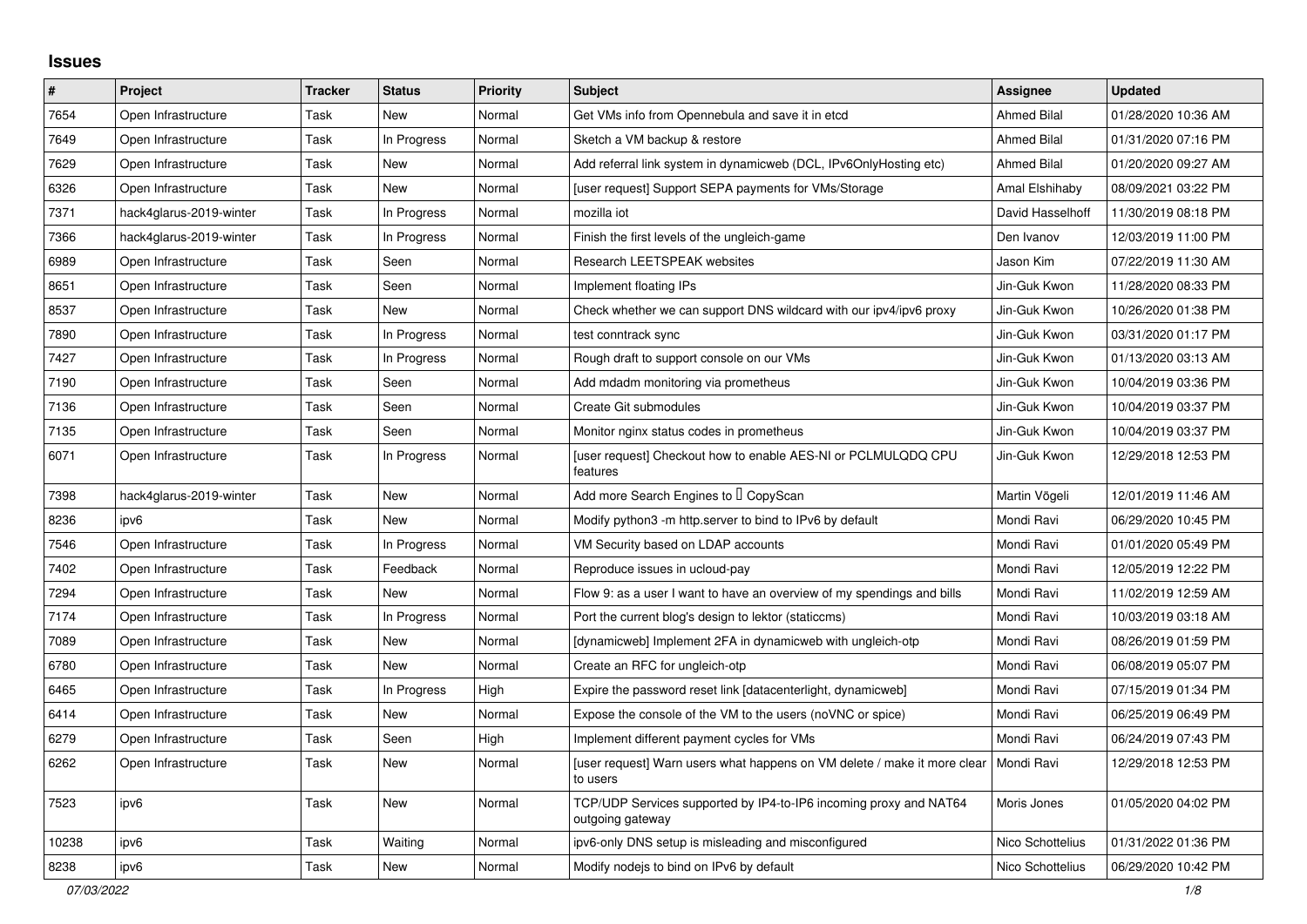| $\vert$ # | Project             | <b>Tracker</b> | <b>Status</b> | <b>Priority</b> | Subject                                                                                            | <b>Assignee</b>  | <b>Updated</b>      |
|-----------|---------------------|----------------|---------------|-----------------|----------------------------------------------------------------------------------------------------|------------------|---------------------|
| 8237      | ipv6                | Task           | New           | Normal          | Modify flask to bind on IPv6 by default                                                            | Nico Schottelius | 06/29/2020 10:41 PM |
| 8235      | ipv6                | Task           | In Progress   | Normal          | Fix software to bind on IPv6 by default                                                            | Nico Schottelius | 06/29/2020 10:39 PM |
| 8094      | ipv6                | Task           | In Progress   | Normal          | Test ubiquiti UAP-AC-Lite, UAP-AC-LR and UAP-AC-Pro-Gen2 in IPv6<br>only networks                  | Nico Schottelius | 05/31/2020 06:40 PM |
| 7704      | ipv6                | Task           | In Progress   | Normal          | Regular vendor pings (1x/month) for IPv6 compatibility                                             | Nico Schottelius | 02/08/2020 08:25 PM |
| 7574      | ipv6                | Task           | New           | Normal          | Create and setup VM for prototype Smarthost                                                        | Nico Schottelius | 01/06/2020 12:19 PM |
| 7573      | ipv6                | Task           | New           | Normal          | Spamlike message filtering                                                                         | Nico Schottelius | 01/06/2020 12:15 PM |
| 7569      | ipv6                | Task           | <b>New</b>    | Normal          | IPv6 only DNS                                                                                      | Nico Schottelius | 01/05/2020 04:12 PM |
| 7568      | ipv6                | Task           | New           | Normal          | Incoming SMTP IPv4 proxy                                                                           | Nico Schottelius | 01/31/2022 01:09 PM |
| 7566      | ipv6                | Task           | Feedback      | Normal          | Outgoing SMTP smarthost                                                                            | Nico Schottelius | 01/10/2020 09:44 PM |
| 7405      | ipv6                | Task           | In Progress   | Normal          | Explore IPv6 compatible IoT devices                                                                | Nico Schottelius | 12/02/2019 04:09 PM |
| 7015      | ipv6                | Task           | In Progress   | Normal          | Create a decentralised, global display based on IPv6                                               | Nico Schottelius | 07/31/2019 07:54 PM |
| 6405      | ipv6                | Task           | New           | Normal          | Create a new IPv6 game (working title: IPv6 treasure hunt)                                         | Nico Schottelius | 05/01/2019 11:38 PM |
| 10411     | Open Infrastructure | Task           | In Progress   | Normal          | Migrate ula.ungleich.ch into Kubernetes and upgrade it to latest Django                            | Nico Schottelius | 03/19/2022 07:46 PM |
| 10091     | Open Infrastructure | Task           | In Progress   | Normal          | SBC router / board evaluation 2022                                                                 | Nico Schottelius | 12/31/2021 11:01 PM |
| 9624      | Open Infrastructure | Task           | Seen          | Normal          | [user request] Add support for email hosting                                                       | Nico Schottelius | 08/09/2021 03:23 PM |
| 9516      | Open Infrastructure | Task           | New           | Normal          | Add proxy protocol support for IPv4<->IPv6 proxies to enable client IP<br>information pass through | Nico Schottelius | 07/17/2021 07:43 PM |
| 9487      | Open Infrastructure | Task           | In Progress   | Normal          | Migrate our ceph clusters into rook                                                                | Nico Schottelius | 07/08/2021 11:35 PM |
| 9468      | Open Infrastructure | Task           | In Progress   | Normal          | Test helm kube-prometheus-stack                                                                    | Nico Schottelius | 07/01/2021 04:00 PM |
| 9401      | Open Infrastructure | Task           | <b>New</b>    | Normal          | Building an IPv6 only Matrix network                                                               | Nico Schottelius | 06/07/2021 08:10 PM |
| 8916      | Open Infrastructure | Task           | In Progress   | Normal          | Add DNS over TLS or HTTP support in DCL                                                            | Nico Schottelius | 02/18/2021 04:21 PM |
| 8687      | Open Infrastructure | Task           | In Progress   | Normal          | Adjust diango-hosting to run on Alpine Linux                                                       | Nico Schottelius | 12/15/2020 11:20 AM |
| 8447      | Open Infrastructure | Task           | In Progress   | Normal          | Deploy POC IPv6 cluster on DCL (v202009)                                                           | Nico Schottelius | 09/15/2020 10:24 PM |
| 8421      | Open Infrastructure | Task           | In Progress   | Normal          | Setup matrix voyager bot for ungleich                                                              | Nico Schottelius | 09/06/2020 05:56 PM |
| 8176      | Open Infrastructure | Task           | Seen          | Normal          | Verify/update our HSTS, SPF and starttls settings                                                  | Nico Schottelius | 06/16/2020 02:52 PM |
| 8129      | Open Infrastructure | Task           | In Progress   | Normal          | Phase in AS207996 for place6                                                                       | Nico Schottelius | 06/08/2020 11:05 AM |
| 7876      | Open Infrastructure | Task           | In Progress   | Normal          | UI/UX improvement suggestions for matrix                                                           | Nico Schottelius | 05/09/2020 06:32 PM |
| 7777      | Open Infrastructure | Task           | Resolved      | Normal          | Create Documentation of Nextcloud                                                                  | Nico Schottelius | 01/19/2021 12:48 PM |
| 7761      | Open Infrastructure | Task           | In Progress   | Immediate       | uncloud v2                                                                                         | Nico Schottelius | 12/18/2021 09:14 PM |
| 7757      | Open Infrastructure | Task           | Seen          | Normal          | opennebula incorrectly re-uses vncs ports                                                          | Nico Schottelius | 02/19/2020 02:28 PM |
| 7689      | Open Infrastructure | Task           | Seen          | Normal          | Update certbot on several VMs                                                                      | Nico Schottelius | 01/19/2021 12:48 PM |
| 7688      | Open Infrastructure | Task           | In Progress   | Normal          | Disable rp_filter on router2.place5 (alpine sets =1 on .all and .default)                          | Nico Schottelius | 02/04/2020 05:28 PM |
| 7650      | Open Infrastructure | Task           | New           | Normal          | Synchronise opennebula VMs with etcd                                                               | Nico Schottelius | 01/31/2020 07:13 PM |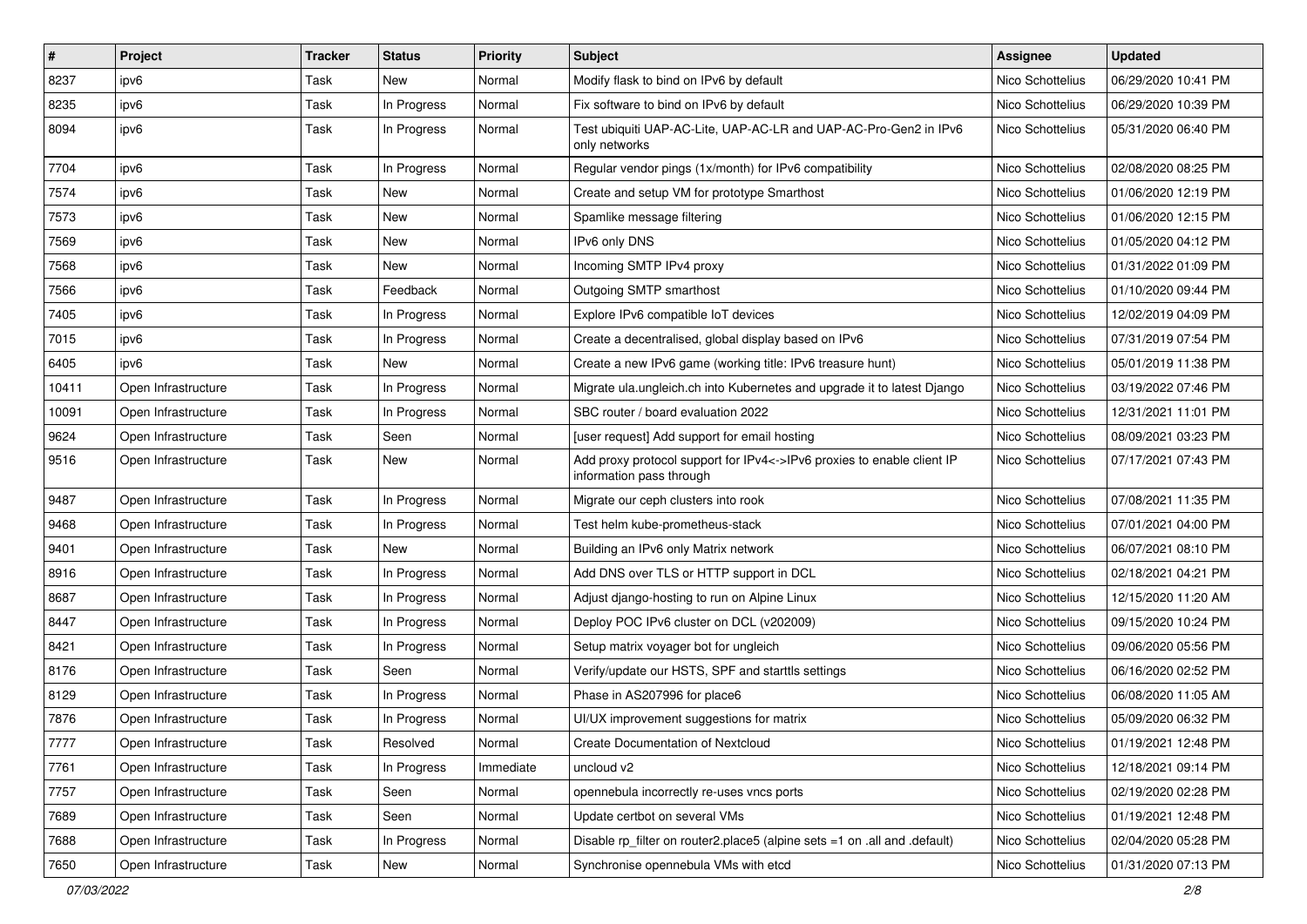| $\vert$ # | Project             | <b>Tracker</b> | <b>Status</b> | <b>Priority</b> | <b>Subject</b>                                                                                | <b>Assignee</b>  | <b>Updated</b>      |
|-----------|---------------------|----------------|---------------|-----------------|-----------------------------------------------------------------------------------------------|------------------|---------------------|
| 7604      | Open Infrastructure | Task           | In Progress   | Normal          | Find out why ciara2 was not automatically detected to be offline                              | Nico Schottelius | 01/13/2020 07:30 PM |
| 7561      | Open Infrastructure | Task           | In Progress   | Normal          | Update mystrom switches to support IPv6 only networks                                         | Nico Schottelius | 01/03/2020 05:35 PM |
| 7552      | Open Infrastructure | Task           | In Progress   | Normal          | Add some non-critical traffic to router1.place6                                               | Nico Schottelius | 01/02/2020 12:47 PM |
| 7456      | Open Infrastructure | Task           | New           | Normal          | Prototype support for IPv6 only mail servers                                                  | Nico Schottelius | 12/10/2019 05:04 PM |
| 7291      | Open Infrastructure | Task           | New           | Normal          | Flow 6: as a sysadmin I want to know / install all requirements                               | Nico Schottelius | 11/02/2019 12:53 AM |
| 7285      | Open Infrastructure | Task           | In Progress   | Normal          | Flows to implement and do document for go live (parent)                                       | Nico Schottelius | 08/09/2021 03:20 PM |
| 7284      | Open Infrastructure | Task           | In Progress   | Normal          | router1.place6 phase back in                                                                  | Nico Schottelius | 06/15/2020 11:04 AM |
| 7278      | Open Infrastructure | Task           | In Progress   | Normal          | Define how networking works in ucloud                                                         | Nico Schottelius | 10/31/2019 09:19 AM |
| 7249      | Open Infrastructure | Task           | Seen          | Normal          | Merge ucloud components into one repository                                                   | Nico Schottelius | 10/25/2019 12:50 PM |
| 7242      | Open Infrastructure | Task           | In Progress   | Normal          | Test active-active IPv6/IPv4 configurations on routers                                        | Nico Schottelius | 10/20/2019 05:10 PM |
| 7207      | Open Infrastructure | Task           | Feedback      | Normal          | Change/add etcd backend to ungleich-otp and rename it to uotp                                 | Nico Schottelius | 10/09/2019 12:17 PM |
| 7206      | Open Infrastructure | Task           | In Progress   | Normal          | Create ucloud page under ungleich.ch/ucloud                                                   | Nico Schottelius | 10/10/2019 06:41 PM |
| 7205      | Open Infrastructure | Task           | In Progress   | Normal          | Try 1: Installing ucloud on Arch Linux                                                        | Nico Schottelius | 10/10/2019 07:37 PM |
| 7201      | Open Infrastructure | Task           | In Progress   | Normal          | Test BGP based virtual ip                                                                     | Nico Schottelius | 10/03/2019 04:30 PM |
| 7187      | Open Infrastructure | Task           | Resolved      | Normal          | Configure prometheus blackbox exporter to monitor heise.de via IPv4 and<br>IP <sub>v6</sub>   | Nico Schottelius | 01/19/2021 12:48 PM |
| 7185      | Open Infrastructure | Task           | Seen          | Normal          | Setup network monitoring system on new off-site VPS                                           | Nico Schottelius | 06/11/2020 09:36 AM |
| 7179      | Open Infrastructure | Task           | Waiting       | Normal          | Add Slowdown/Cooldown in TOTP verification/serializer                                         | Nico Schottelius | 09/30/2019 11:51 AM |
| 7178      | Open Infrastructure | Task           | In Progress   | Normal          | Replace routers: router1.place5, router2.place5, router1.place6,<br>router2.place6            | Nico Schottelius | 08/09/2021 03:19 PM |
| 7153      | Open Infrastructure | Task           | In Progress   | Normal          | Experiment with full routing tables                                                           | Nico Schottelius | 09/17/2019 05:24 PM |
| 7138      | Open Infrastructure | Task           | In Progress   | Normal          | Nico's open / next points for ucloud                                                          | Nico Schottelius | 10/06/2019 07:22 AM |
| 7125      | Open Infrastructure | Task           | Feedback      | Normal          | Implement "ordering" and "products" with ucloud                                               | Nico Schottelius | 09/28/2019 04:36 PM |
| 7122      | Open Infrastructure | Task           | Resolved      | Normal          | Setup production etcd cluster in place6                                                       | Nico Schottelius | 01/19/2021 12:48 PM |
| 7117      | Open Infrastructure | Task           | New           | Normal          | Make ungleich-otp better usable for the public                                                | Nico Schottelius | 09/05/2019 01:55 PM |
| 7044      | Open Infrastructure | Task           | New           | Normal          | Document IPv6 only NAT64 enabled client network issues                                        | Nico Schottelius | 08/13/2019 10:47 AM |
| 7009      | Open Infrastructure | Task           | In Progress   | Normal          | Find out why Alpine Linux hangs at boot when it does not have a link on a<br>device with dhcp | Nico Schottelius | 07/30/2019 08:02 PM |
| 6931      | Open Infrastructure | Task           | In Progress   | Normal          | ucloud-host                                                                                   | Nico Schottelius | 09/28/2019 04:35 PM |
| 6919      | Open Infrastructure | Task           | New           | Normal          | Define incident / downtime notification channels and reaction times                           | Nico Schottelius | 07/02/2019 07:18 PM |
| 6908      | Open Infrastructure | Task           | In Progress   | Normal          | ucloud v2 features                                                                            | Nico Schottelius | 10/25/2019 12:58 PM |
| 6903      | Open Infrastructure | Task           | Seen          | Normal          | Create a cdist type for files.datacenterlight.ch                                              | Nico Schottelius | 06/11/2020 09:34 AM |
| 6877      | Open Infrastructure | Task           | In Progress   | High            | Start the first VMs on place9 cluster using ucloud (ucloud v1)                                | Nico Schottelius | 08/30/2019 12:09 PM |
| 6869      | Open Infrastructure | Task           | In Progress   | High            | Challenge OpenStack and OpenNebula with ucloud                                                | Nico Schottelius | 08/09/2021 03:20 PM |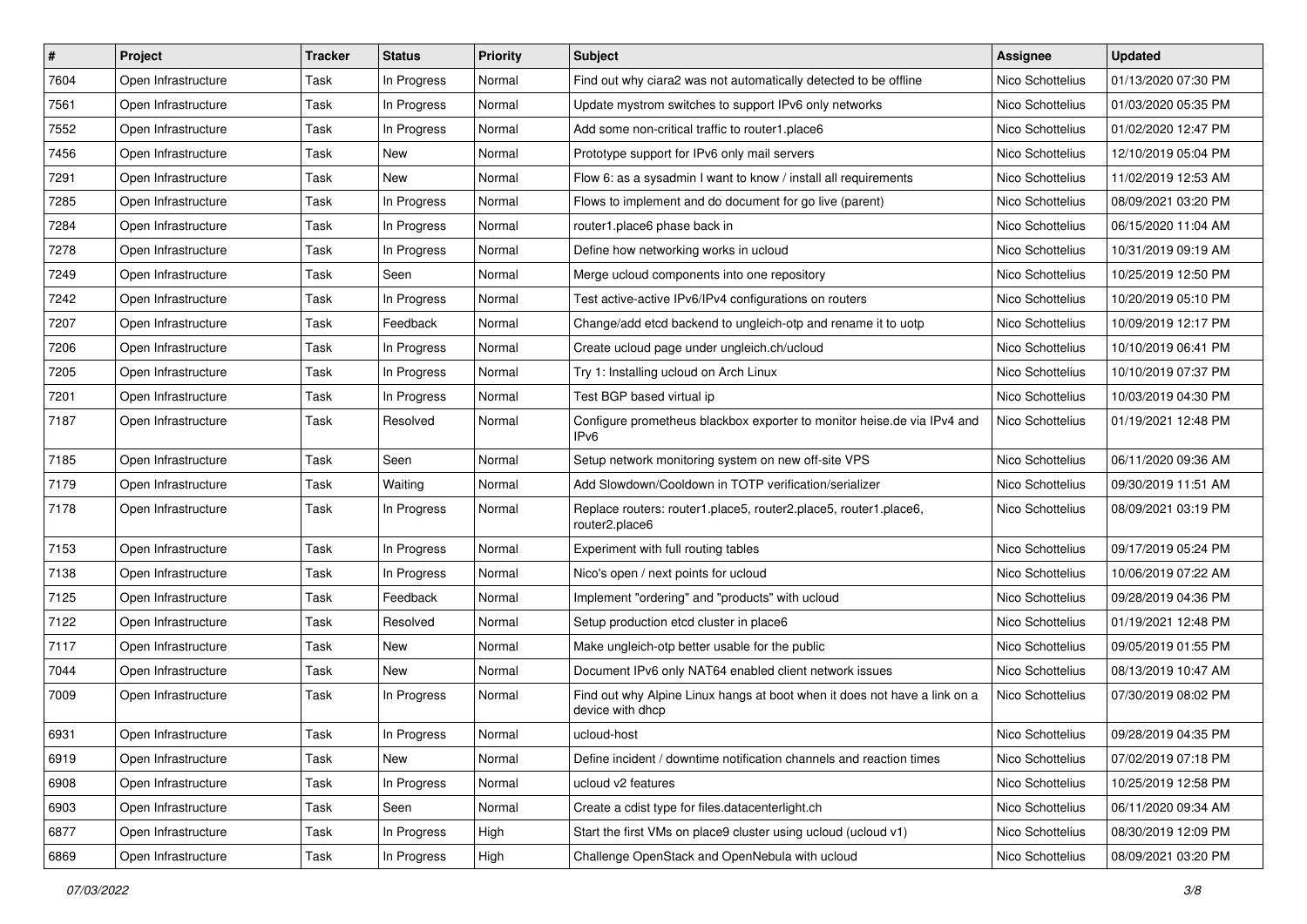| $\vert$ # | Project                              | <b>Tracker</b> | <b>Status</b> | <b>Priority</b> | <b>Subject</b>                                                                                 | <b>Assignee</b>        | <b>Updated</b>      |
|-----------|--------------------------------------|----------------|---------------|-----------------|------------------------------------------------------------------------------------------------|------------------------|---------------------|
| 6857      | Open Infrastructure                  | Task           | In Progress   | Normal          | Create ucloud-firewall                                                                         | Nico Schottelius       | 07/01/2020 11:46 AM |
| 6762      | Open Infrastructure                  | Task           | New           | High            | Allow IPv6 only hosts to properly send emails to IPv4 only hosts                               | Nico Schottelius       | 06/03/2019 04:18 PM |
| 6708      | Open Infrastructure                  | Task           | New           | Normal          | Create infrastructure usable for IPv6 workshops                                                | Nico Schottelius       | 05/19/2019 07:34 PM |
| 6696      | Open Infrastructure                  | Task           | New           | Normal          | Update documentation / instructions on how to login to a new VM                                | Nico Schottelius       | 05/17/2019 11:03 AM |
| 6693      | Open Infrastructure                  | Task           | In Progress   | Normal          | Document internal networking support, console features, floating IP options                    | Nico Schottelius       | 05/16/2019 03:55 PM |
| 6541      | Open Infrastructure                  | Task           | In Progress   | Normal          | Monitor fans and power supplies                                                                | Nico Schottelius       | 01/19/2021 12:48 PM |
| 6435      | Open Infrastructure                  | Task           | Feedback      | High            | Improvements for IPv6.work v1.0                                                                | Nico Schottelius       | 03/19/2019 05:16 AM |
| 6406      | Open Infrastructure                  | Task           | New           | Normal          | Document our LDAP setup and make it publicly available                                         | Nico Schottelius       | 01/19/2021 12:48 PM |
| 6310      | Open Infrastructure                  | Task           | Waiting       | Normal          | [user request] Add OpenBSD images                                                              | Nico Schottelius       | 06/28/2019 11:46 PM |
| 6258      | Open Infrastructure                  | Task           | In Progress   | Normal          | Expose IPv6 vs. IPv4 statistics publicly                                                       | Nico Schottelius       | 12/23/2018 07:03 PM |
| 6255      | Open Infrastructure                  | Task           | In Progress   | Normal          | Find the right settings for kubernetes in ipv6 only settings                                   | Nico Schottelius       | 12/23/2018 11:14 PM |
| 6052      | Open Infrastructure                  | Task           | Seen          | Normal          | Document IPv6 routing service                                                                  | Nico Schottelius       | 11/11/2018 11:51 PM |
| 6049      | Open Infrastructure                  | Task           | New           | Normal          | Publish / document our Kubernetes / IPv6 experiences                                           | Nico Schottelius       | 11/11/2018 09:13 PM |
| 5929      | Open Infrastructure                  | Task           | New           | Normal          | Add public kubernetes support                                                                  | Nico Schottelius       | 11/01/2018 04:29 PM |
| 5928      | Open Infrastructure                  | Task           | New           | Normal          | Introduce API support for VM handling: create and delete operation (and<br>maybe image upload) | Nico Schottelius       | 11/01/2018 04:28 PM |
| 5882      | Open Infrastructure                  | Task           | In Progress   | Normal          | Document the netboot setup                                                                     | Nico Schottelius       | 10/25/2018 08:47 PM |
| 6625      | queue                                | Task           | Feedback      | Normal          | Fix our dkim setup                                                                             | Nico Schottelius       | 10/17/2019 10:29 AM |
| 9650      | Swiss School of Digital<br>Education | Task           | In Progress   | Normal          | Organise food                                                                                  | Nico Schottelius       | 08/19/2021 12:24 PM |
| 9649      | Swiss School of Digital<br>Education | Task           | Waiting       | Normal          | <b>Rent Bus</b>                                                                                | Nico Schottelius       | 08/19/2021 12:21 PM |
| 9648      | Swiss School of Digital<br>Education | Task           | In Progress   | Normal          | Organise OWASP event / Christian Folini (2021-10-2330)                                         | Nico Schottelius       | 08/19/2021 12:27 PM |
| 9091      | Swiss School of Digital<br>Education | Task           | In Progress   | Normal          | Create, market and launch "Basic IPv6 Routing" Course                                          | Nico Schottelius       | 04/02/2021 06:47 PM |
| 7898      | Swiss School of Digital<br>Education | Task           | In Progress   | Normal          | Organise first Django course (1 week)                                                          | Nico Schottelius       | 06/15/2020 05:06 PM |
| 7382      | hack4glarus-2019-winter              | Task           | Waiting       | Normal          | Monitoring at a different level (BPF/Suricata/Cilium)                                          | <b>Philipp Buehler</b> | 12/01/2019 11:40 AM |
| 7376      | hack4glarus-2019-winter              | Task           | In Progress   | Normal          | Packer+Vagrant for OpenBSD (cont'd)                                                            | <b>Philipp Buehler</b> | 12/01/2019 11:41 AM |
| 7570      | ipv6                                 | Task           | Seen          | Normal          | Add more questions and answers to official FAQ                                                 | Sanghee Kim            | 01/08/2020 11:29 AM |
| 8536      | Open Infrastructure                  | Task           | Feedback      | Normal          | Add Ubuntu 20.10 Support to DCL                                                                | Sanghee Kim            | 10/26/2020 03:13 PM |
| 7186      | Open Infrastructure                  | Task           | New           | Normal          | Add support for general VPN including IPv4                                                     | Sanghee Kim            | 01/13/2020 06:37 PM |
| 7184      | Open Infrastructure                  | Task           | Feedback      | Normal          | Create a mailing list for maintenance notifications                                            | Sanghee Kim            | 10/18/2019 08:16 PM |
| 7086      | Open Infrastructure                  | Task           | New           | Normal          | [dynamicweb]Expose password reset option in the user dashboard                                 | Sanghee Kim            | 08/26/2019 02:29 PM |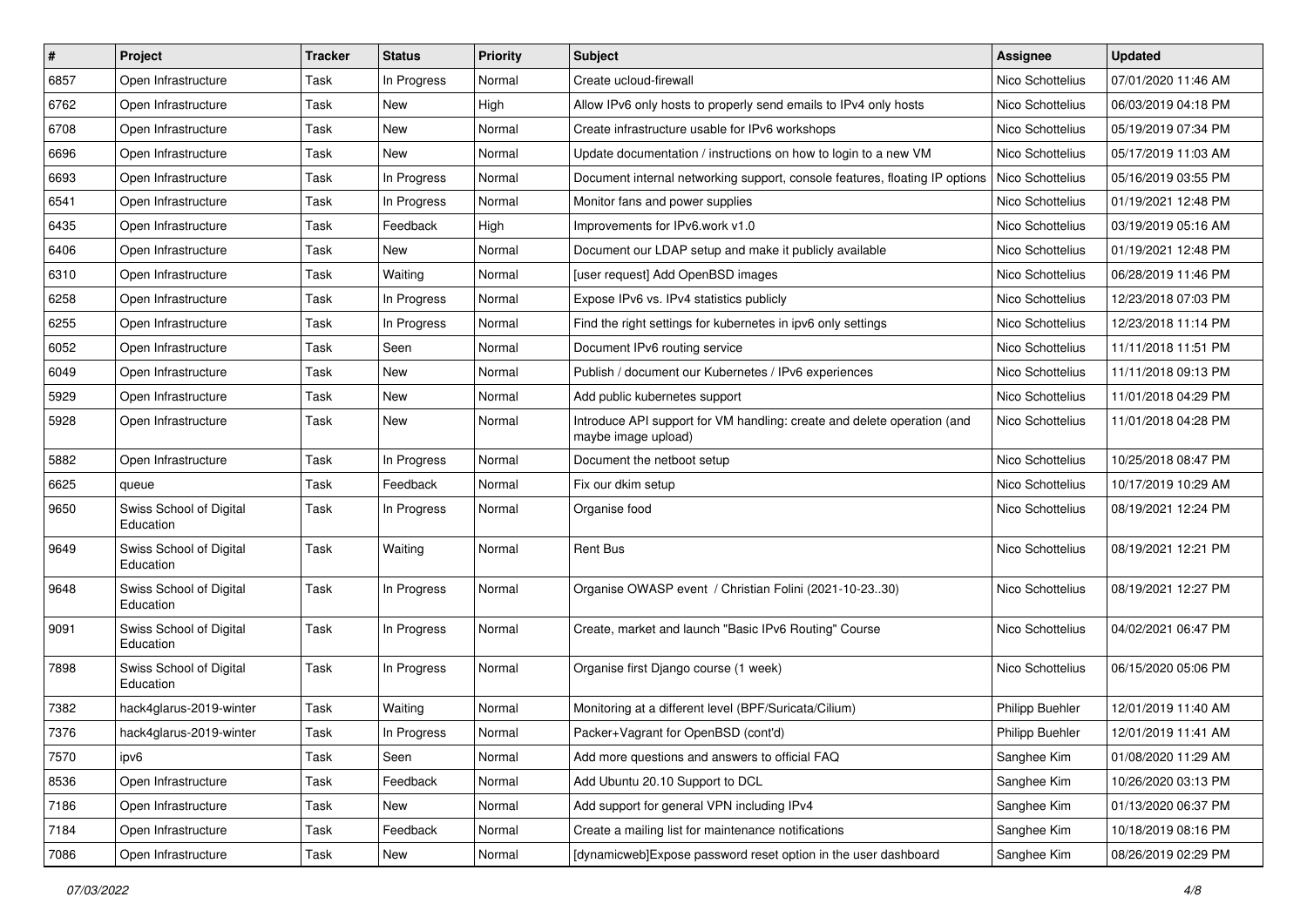| $\vert$ # | Project                              | <b>Tracker</b> | <b>Status</b> | <b>Priority</b> | Subject                                                                                      | <b>Assignee</b>       | <b>Updated</b>      |
|-----------|--------------------------------------|----------------|---------------|-----------------|----------------------------------------------------------------------------------------------|-----------------------|---------------------|
| 6980      | Open Infrastructure                  | Task           | New           | Normal          | Research and publish how we deal / have to deal with court orders and<br>foreign authorities | Sanghee Kim           | 07/19/2019 12:12 PM |
| 9294      | Swiss School of Digital<br>Education | Task           | New           | Normal          | Create plan for hosting Christian Folini and team                                            | Sanghee Kim           | 05/06/2021 03:09 PM |
| 8298      | Swiss School of Digital<br>Education | Task           | New           | Normal          | Promote the first django course that happens on 27th of July                                 | Sanghee Kim           | 07/17/2020 10:50 AM |
| 7521      | Swiss School of Digital<br>Education | Task           | New           | Low             | Add IPv6 course offer                                                                        | Sanghee Kim           | 12/21/2019 03:15 PM |
| 7023      | Swiss School of Digital<br>Education | Task           | New           | Normal          | Create logo and register brand in Switzerland                                                | Sanghee Kim           | 08/01/2019 10:48 PM |
| 6468      | Open Infrastructure                  | Task           | New           | Normal          | When creating an account: Explain to the user that they get an activation<br>mail            | William<br>Colmenares | 06/25/2019 05:31 PM |
| 6467      | Open Infrastructure                  | Task           | New           | Low             | Add 2FA as an optional login security measurement                                            | William<br>Colmenares | 03/19/2019 01:42 PM |
| 6466      | Open Infrastructure                  | Task           | New           | Normal          | Fix the link in the password reset E-Mail [dynamicweb]                                       | William<br>Colmenares | 06/26/2019 04:28 PM |
| 6794      | Open Infrastructure                  | Task           | In Progress   | Urgent          | Find out why request tracker crashes from time to time and fix it                            | Yury Komarov          | 07/08/2019 03:33 PM |
| 6763      | Open Infrastructure                  | Task           | Seen          | Normal          | Mirror debian (maybe from / with help of debian.ethz.ch)                                     | Yury Komarov          | 06/18/2019 03:13 PM |
| 7399      | hack4glarus-2019-winter              | Task           | New           | Normal          | presentations hack4glarus 2019 winter                                                        |                       | 12/01/2019 03:56 PM |
| 7397      | hack4glarus-2019-winter              | Task           | New           | Normal          | Create a script to create a net-bootable alpine image                                        |                       | 11/30/2019 11:29 PM |
| 7387      | hack4glarus-2019-winter              | Task           | New           | Normal          | Create an iPXE binary WITHOUT ipv4 support (only IPv6)                                       |                       | 11/30/2019 05:56 PM |
| 7385      | hack4glarus-2019-winter              | Task           | New           | Normal          | Create a new service named "ipv6" that offers in ipv6 networkservices                        |                       | 11/30/2019 02:03 PM |
| 7381      | hack4glarus-2019-winter              | Task           | Resolved      | Normal          | Monitor lorawan temperature sensors with prometheus $+$ grafana                              |                       | 11/30/2019 09:46 PM |
| 7378      | hack4glarus-2019-winter              | Task           | In Progress   | Normal          | Document / explore on how to sensibly run docker with a /64                                  |                       | 11/30/2019 09:47 PM |
| 7368      | hack4glarus-2019-winter              | Task           | New           | Normal          | Setup an ARM64 virtualisation server with alpine                                             |                       | 11/29/2019 11:58 AM |
| 7367      | hack4glarus-2019-winter              | Task           | New           | Normal          | Setup ARM64 IPv6 only netbooting                                                             |                       | 11/29/2019 11:57 AM |
| 7359      | hack4glarus-2019-winter              | Task           | New           | Normal          | Define how to properly use docker in ipv6 only networks                                      |                       | 11/29/2019 04:34 PM |
| 7358      | hack4glarus-2019-winter              | Task           | New           | Normal          | Compare mastodon servers && create cdist manifest of the easier one                          |                       | 11/29/2019 11:18 AM |
| 7356      | hack4glarus-2019-winter              | Task           | New           | Normal          | Provide the most awesome self hosted apps                                                    |                       | 11/29/2019 12:37 AM |
| 7354      | hack4glarus-2019-winter              | Task           | New           | Normal          | Create a NAT4664 PoC                                                                         |                       | 11/28/2019 10:56 PM |
| 7352      | hack4glarus-2019-winter              | Task           | New           | Normal          | Find a way to update mikrotik routers in IPv6 only networks                                  |                       | 11/28/2019 04:01 PM |
| 7350      | hack4glarus-2019-winter              | Task           | New           | Normal          | Add automatic / scheduled configuration support to cdist                                     |                       | 11/28/2019 03:41 PM |
| 7349      | hack4glarus-2019-winter              | Task           | New           | Normal          | Create a wifi bridge from Diesbach to Luchsingen                                             |                       | 11/28/2019 03:39 PM |
| 7348      | hack4glarus-2019-winter              | Task           | New           | Normal          | Create a devuan ucloud image                                                                 |                       | 11/28/2019 03:38 PM |
| 7347      | hack4glarus-2019-winter              | Task           | New           | Normal          | Create an Alpine ucloud image                                                                |                       | 11/28/2019 03:38 PM |
| 7346      | hack4glarus-2019-winter              | Task           | New           | Normal          | Create an OpenBSD ucloud image                                                               |                       | 11/28/2019 03:37 PM |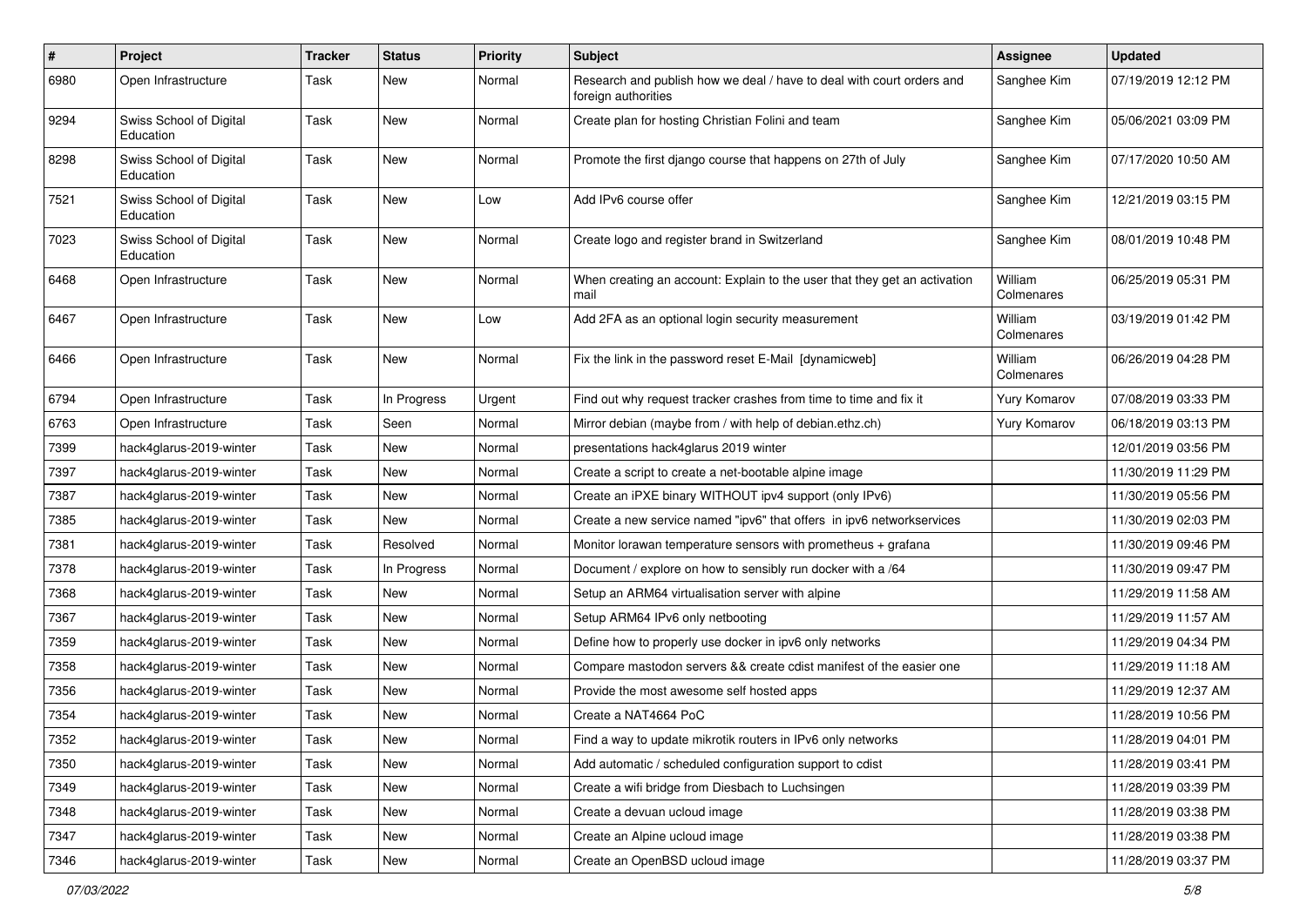| $\vert$ # | Project                   | <b>Tracker</b> | <b>Status</b> | <b>Priority</b> | Subject                                                                                                      | <b>Assignee</b> | <b>Updated</b>      |
|-----------|---------------------------|----------------|---------------|-----------------|--------------------------------------------------------------------------------------------------------------|-----------------|---------------------|
| 7344      | hack4glarus-2019-winter   | Task           | New           | Normal          | Create a matrix/mattermost bridge to chat.ungleich.ch and a cdist type for it                                |                 | 11/28/2019 03:36 PM |
| 7343      | hack4glarus-2019-winter   | Task           | New           | Normal          | Create an automated routing daemon (IPv6)                                                                    |                 | 11/28/2019 01:51 PM |
| 7342      | hack4glarus-2019-winter   | Task           | New           | Normal          | Create an RFC for adding DoT and DoH options to IPv6 router<br>advertisements                                |                 | 11/28/2019 01:45 PM |
| 7341      | hack4glarus-2019-winter   | Task           | New           | Normal          | Port ucloud to OpenBSD                                                                                       |                 | 11/28/2019 01:45 PM |
| 10614     | Hack4Glarus 2022 (summer) | Task           | New           | Normal          | Evaluate Hitobito                                                                                            |                 | 06/12/2022 06:25 AM |
| 10239     | ipv6                      | Task           | New           | Normal          | Recursive DNS, visible on IPv4, acting as a proxy to enable visibility of<br>data from IPv6 only DNS servers |                 | 01/31/2022 01:49 PM |
| 8716      | Open Infrastructure       | Task           | New           | Normal          | Checkout support for RNG pass through / help to VMs                                                          |                 | 12/16/2020 12:53 PM |
| 8689      | Open Infrastructure       | Task           | <b>New</b>    | Normal          | Test q-in-q multiple vlans with mikrotik <-> Linux                                                           |                 | 12/07/2021 12:48 AM |
| 8670      | Open Infrastructure       | Task           | New           | Normal          | Turn "temper" into an openwrt upstream package                                                               |                 | 07/29/2021 08:15 PM |
| 8202      | Open Infrastructure       | Task           | New           | Normal          | ceph upstream: ask for one more digit in ceph -s                                                             |                 | 02/10/2021 09:20 AM |
| 8201      | Open Infrastructure       | Task           | New           | Normal          | Setup our own NTP pool                                                                                       |                 | 02/10/2021 09:20 AM |
| 8111      | Open Infrastructure       | Task           | In Progress   | Normal          | Monitor unbound nodes                                                                                        |                 | 02/10/2021 09:21 AM |
| 8069      | Open Infrastructure       | Task           | Waiting       | Normal          | Investigate potential bottleneck on storage/CEPH at DCL                                                      |                 | 05/29/2020 09:02 AM |
| 7953      | Open Infrastructure       | Task           | New           | Normal          | Normalize user management                                                                                    |                 | 05/02/2020 11:23 AM |
| 7937      | Open Infrastructure       | Task           | New           | Normal          | Estimate the effort to create matrix web client; create minimum sample                                       |                 | 12/01/2020 02:49 PM |
| 7930      | Open Infrastructure       | Task           | Waiting       | Normal          | Monitoring LAN in place6                                                                                     |                 | 02/10/2021 09:26 AM |
| 7893      | Open Infrastructure       | Task           | New           | Normal          | Remove TLS 1.0 and TLS 1.1 from our webhostings                                                              |                 | 03/31/2020 12:21 PM |
| 7601      | Open Infrastructure       | Task           | Seen          | Normal          | Setup an SSH jump host                                                                                       |                 | 02/10/2021 09:04 AM |
| 7544      | Open Infrastructure       | Task           | New           | Normal          | Write "beginner's guide" for datacenterlight customers                                                       |                 | 02/10/2021 09:07 AM |
| 7507      | Open Infrastructure       | Task           | New           | Low             | Monitor upstream releases / security advisories                                                              |                 | 12/19/2019 07:41 PM |
| 7504      | Open Infrastructure       | Task           | <b>New</b>    | Low             | Document OpenNebula image creation                                                                           |                 | 02/10/2021 09:10 AM |
| 7503      | Open Infrastructure       | Task           | New           | Normal          | Create script to create new / updated OpenBSD image for OpenNebula                                           |                 | 02/10/2021 09:11 AM |
| 7403      | Open Infrastructure       | Task           | New           | Normal          | Create customer friendly guide for ucloud                                                                    |                 | 12/01/2020 02:43 PM |
| 7401      | Open Infrastructure       | Task           | New           | Normal          | Create ucloud package for python/alpine                                                                      |                 | 12/01/2020 02:43 PM |
| 7295      | Open Infrastructure       | Task           | New           | Normal          | Flow 10: as a sysadmin, I want to be able to see statistics                                                  |                 | 12/01/2020 02:43 PM |
| 7293      | Open Infrastructure       | Task           | New           | Normal          | Flow 8: As a user I want to be able to order a new network and use it                                        |                 | 12/01/2020 02:43 PM |
| 7292      | Open Infrastructure       | Task           | New           | Normal          | Flow 7: as a sysadmin I want to be able to migrate VMs                                                       |                 | 12/01/2020 02:43 PM |
| 7290      | Open Infrastructure       | Task           | New           | Normal          | Flow 5: as a user I want to map an IPv4 address to another VM                                                |                 | 12/01/2020 02:43 PM |
| 7289      | Open Infrastructure       | Task           | New           | Normal          | Flow 4: As a user I want to have a dualstack reachable VM                                                    |                 | 12/01/2020 02:43 PM |
| 7288      | Open Infrastructure       | Task           | New           | Normal          | Flow 3: As a user I want to order a VM with my own OS (IPv6 only)                                            |                 | 12/01/2020 02:43 PM |
| 7287      | Open Infrastructure       | Task           | New           | Normal          | Flow 2: As a user I want to order an IPv6 only VM (via cli) (existing OS)                                    |                 | 12/01/2020 02:43 PM |
| 7229      | Open Infrastructure       | Task           | New           | Normal          | Make __ letsencrypt_nginx_cert to work on alpine                                                             |                 | 10/14/2019 12:23 PM |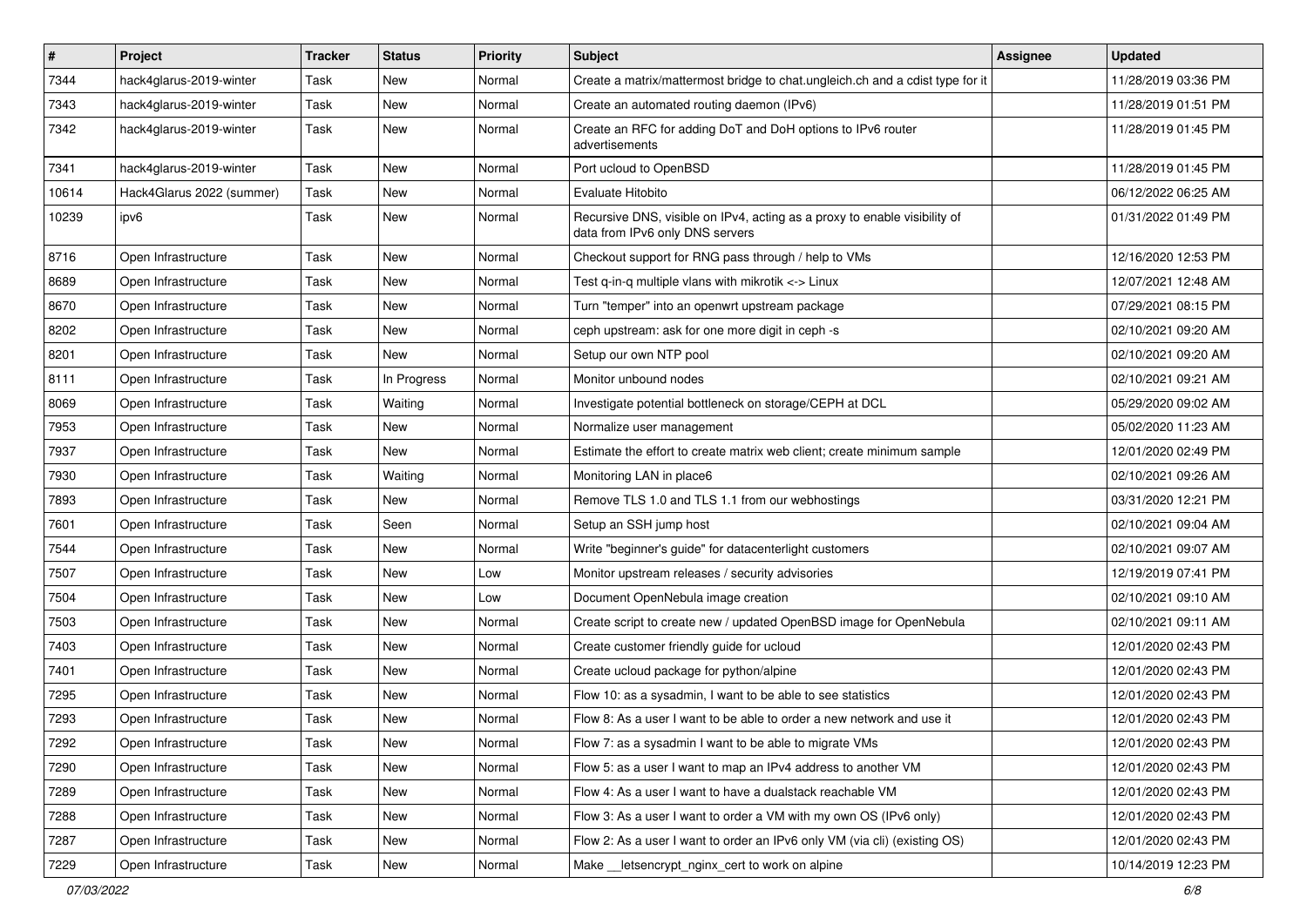| $\sharp$ | Project             | <b>Tracker</b> | <b>Status</b> | <b>Priority</b> | Subject                                                                                          | Assignee | <b>Updated</b>      |
|----------|---------------------|----------------|---------------|-----------------|--------------------------------------------------------------------------------------------------|----------|---------------------|
| 7087     | Open Infrastructure | Task           | New           | Normal          | [dynamicweb] Remove password in email and replace it with a link to set it<br>via dashboard      |          | 08/26/2019 01:57 PM |
| 7053     | Open Infrastructure | Task           | New           | Normal          | Make nodejs/npm work on IPv6 only hosts                                                          |          | 08/16/2019 10:52 AM |
| 7033     | Open Infrastructure | Task           | New           | Normal          | [dynamicweb] Payment fails without a proper message                                              |          | 08/07/2019 06:20 PM |
| 7010     | Open Infrastructure | Task           | Waiting       | Normal          | Fix Alpine Linux installer to support serial && push it upstream                                 |          | 06/11/2020 09:35 AM |
| 6996     | Open Infrastructure | Task           | New           | Normal          | ucloud-pay v2: add support for retrieving payments from ZKB                                      |          | 07/24/2019 05:40 PM |
| 6995     | Open Infrastructure | Task           | New           | Normal          | ucloud-pay v1: Implement payment support into ucloud                                             |          | 07/24/2019 05:39 PM |
| 6915     | Open Infrastructure | Task           | Seen          | Normal          | Introduce host status' and over/underbooking constraints                                         |          | 12/01/2020 02:43 PM |
| 6904     | Open Infrastructure | Task           | In Progress   | Normal          | Implement ucloud-image-store management                                                          |          | 12/01/2020 02:43 PM |
| 6900     | Open Infrastructure | Task           | In Progress   | Normal          | Allow creating an image from a file in ucloud-api and ucloud-cli                                 |          | 12/01/2020 02:43 PM |
| 6899     | Open Infrastructure | Task           | In Progress   | Normal          | Create ucloud-file-scan service                                                                  |          | 12/01/2020 02:43 PM |
| 6897     | Open Infrastructure | Task           | In Progress   | Normal          | Create ucloud-image service                                                                      |          | 12/01/2020 02:48 PM |
| 6727     | Open Infrastructure | Task           | <b>New</b>    | Normal          | Create a terraform provider                                                                      |          | 05/23/2019 04:12 PM |
| 6720     | Open Infrastructure | Task           | New           | Normal          | Create a proxy to reduce latency of package downloads                                            |          | 05/22/2019 04:22 PM |
| 6712     | Open Infrastructure | Task           | <b>New</b>    | Normal          | Rework public key management on the DCL website                                                  |          | 05/20/2019 09:27 PM |
| 6437     | Open Infrastructure | Task           | New           | Normal          | build opennebula ARM64 Packages                                                                  |          | 05/01/2019 11:33 AM |
| 6395     | Open Infrastructure | Task           | New           | Normal          | Add a FreeBSD NOINET image for ipv6onlyhosting.com                                               |          | 05/01/2019 10:59 AM |
| 5753     | Open Infrastructure | Task           | New           | Normal          | Create Linux beginners guide                                                                     |          | 05/01/2019 11:32 AM |
| 6981     | queue               | Task           | New           | Normal          | Add encryption/signing of messages into RT (support.ungleich.ch)                                 |          | 07/18/2019 11:13 AM |
| 6811     | queue               | Task           | New           | Normal          | Create a new easy to use cloud / vmm manager [project name: Kraut<br>cloud, crown cloud, ucloud] |          | 06/09/2019 02:28 AM |
| 6810     | queue               | Task           | New           | Normal          | Add a wireguard prometheus exporter to our infrastructure                                        |          | 07/17/2019 07:06 PM |
| 6685     | queue               | Task           | New           | Normal          | Implement game challenges 1-6                                                                    |          | 06/23/2019 07:02 PM |
| 6679     | queue               | Task           | New           | Normal          | Create ungleich game, a flask based game to show system engineering<br>skills                    |          | 11/06/2019 11:54 AM |
| 6519     | queue               | Task           | New           | Urgent          | Stabilisation spring 2019                                                                        |          | 06/26/2019 12:07 PM |
| 6452     | queue               | Task           | New           | Normal          | Create a new diango micro service: IPv6 wishlist                                                 |          | 07/21/2019 08:43 PM |
| 6211     | queue               | Task           | New           | Normal          | Change nftrules on routers to DROP by default                                                    |          | 06/28/2019 12:21 PM |
| 6068     | queue               | Task           | New           | Normal          | Move redash (lorawan.ungleich.ch) to a new IPv6 only VM in place6                                |          | 06/23/2019 06:53 PM |
| 5930     | queue               | Task           | Waiting       | Normal          | [user request] Evaluate, if we can replace google analytics with<br>https://matomo.org/          |          | 02/10/2021 08:49 AM |
| 5808     | queue               | Task           | New           | Normal          | Provide 2 ntp servers: one in place5, one in place6 and join the ntp pool                        |          | 06/23/2019 06:55 PM |
| 5789     | queue               | Task           | New           | Normal          | Some issues to be cleared about userservice                                                      |          | 06/23/2019 06:55 PM |
| 5695     | queue               | Task           | New           | Normal          | Create micro service that broadcasts events from opennebula on our<br>message bus                |          | 06/23/2019 06:57 PM |